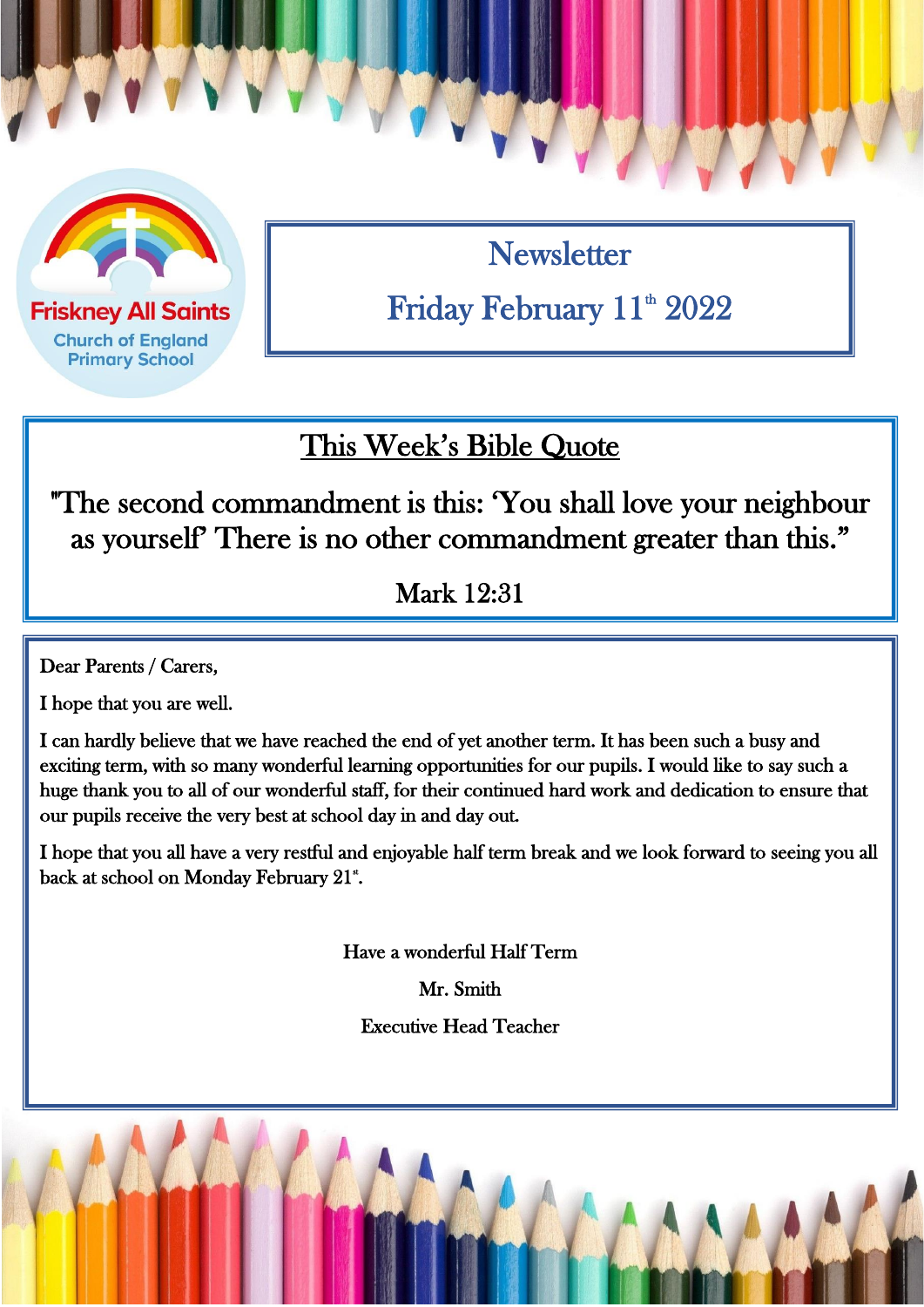

# How are you going to use the Friskney 5 this week?

## THUNK OF THE WEEK

(Something to get you thinking about as a family at home)

### Are clouds in, above or under the sky?



| This Week's POM POM Challenge |                 |                  |                     |  |
|-------------------------------|-----------------|------------------|---------------------|--|
| <b>Class</b>                  | <b>POM POMs</b> | Points this week | <b>Total Points</b> |  |
|                               | 443             | 3                | 18                  |  |
|                               | 310             | C)               | 12                  |  |
| $\mathbf{R}$                  | 476             |                  | 13                  |  |
|                               | 226             |                  |                     |  |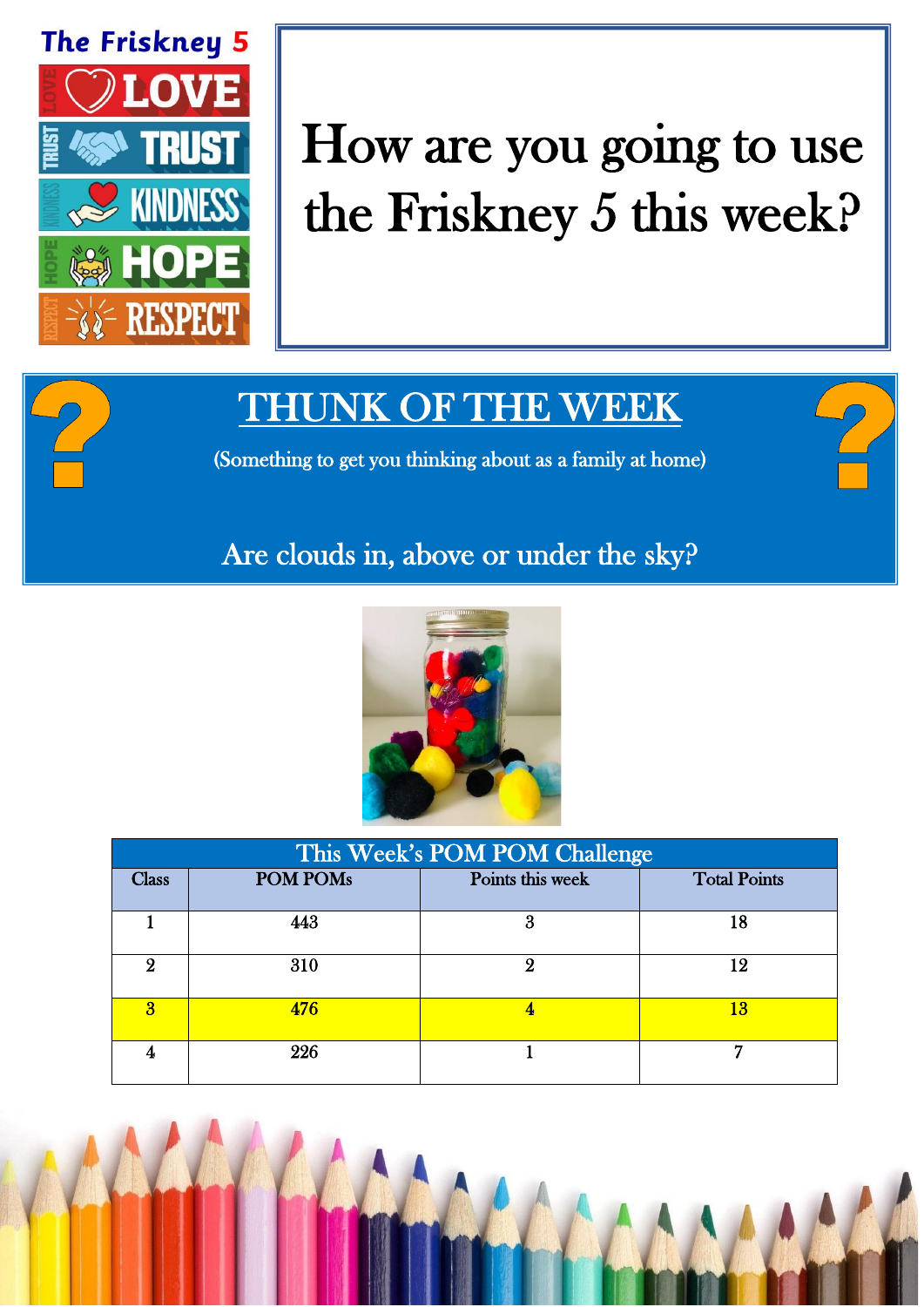

| This Week's Star of the Week |                                                         |  |  |  |
|------------------------------|---------------------------------------------------------|--|--|--|
| Class 1                      |                                                         |  |  |  |
| Sienna Watkinson             | For excellent effort in all of her learning!            |  |  |  |
|                              |                                                         |  |  |  |
| Class 2                      |                                                         |  |  |  |
| <b>Jake Elkington</b>        | For amazing Science work.                               |  |  |  |
| Penny Yarnold                | For fabulous story writing.                             |  |  |  |
|                              |                                                         |  |  |  |
| Class 3                      |                                                         |  |  |  |
| <b>Ronnie Clark</b>          | For sharing knowledge from home in class with brilliant |  |  |  |
|                              | explanations and class involvement.                     |  |  |  |
| <b>Elsie Bangert</b>         | For great questioning and discussion points in Science. |  |  |  |
|                              |                                                         |  |  |  |
| Class 4                      |                                                         |  |  |  |
| Sophia Dickinson             | For always being polite and trying her best.            |  |  |  |
|                              |                                                         |  |  |  |
| <b>Kayla Brookes</b>         | For great effort in English writing.                    |  |  |  |
|                              |                                                         |  |  |  |

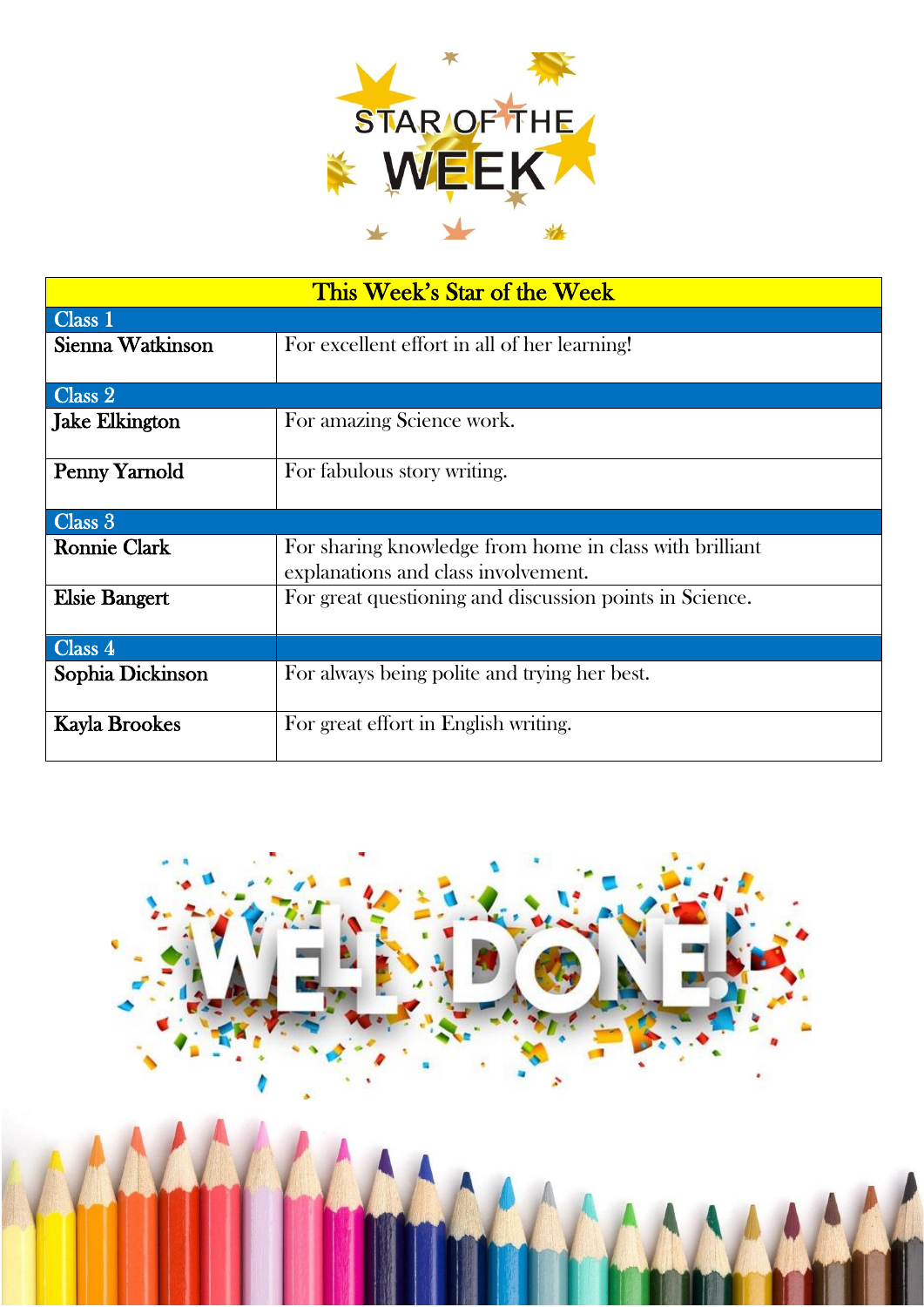

| Class 1 | 83.89% |
|---------|--------|
| Class 2 | 96.73% |
| Class 3 | 94.38% |
| Class 4 | 98.56% |

Well done to Class 1 this week for having the best attendance, keep up the good work!



Just a reminder, could we please ensure that all school meals are booked via Parent Pay by Wednesday night each week.

Reminder

Please don't forget that if you require before or after school care, we do run a breakfast club from 07:45am – 08:30am for a cost of £3 and an after-school club which runs from 3:00pm – 4:15pm at a cost of £5.

Both can be booked via Parent Pay, if you would like any more information about either of these, please feel free to contact the school office.